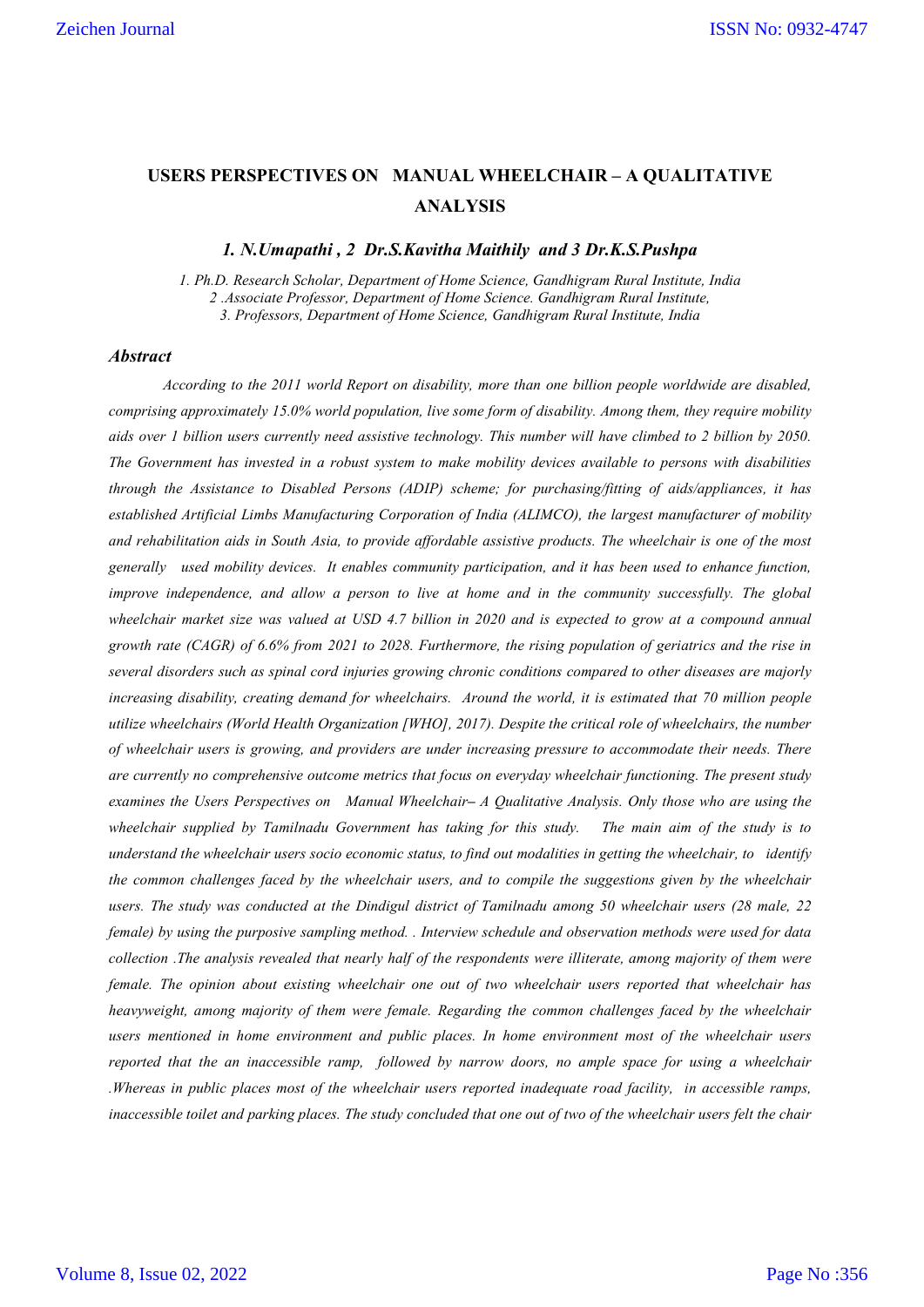*has heavyweight especially women wheelchair users. Chair weight has one of reason for non-use among women wheelchair users and older adults. However the women wheelchair users seemed to face more significant barriers to access than men. Regarding the common challenges faced by wheelchair users has experienced by both home environment and public places. However this shows that wheelchair users have a variety of experiences in their daily lives and also they have face many challenges that, ultimately, impact their ability to move independently. The majority of wheelchair users do not find their wheelchairs to be ideal for them.*

## *Keywords: Wheelchair, Wheelchair users, Assistance to Disabled Persons (ADIP)* **INTRODUCTION**

According to census 2011, there are 2.68 crore persons with disabilities in India. Out of these, 0.82 crores live in urban areas, and 1.86 crores live in rural areas. Around one-fifth of this population has mobility impairments. Over one billion individuals worldwide require one or more assistive items. With the world's population ageing and non communicable diseases on the rise, more than two billion individuals may require at least one assistive product by 2030, with many older people requiring two or more. Only one out of every ten people in need has access to assistive technology today (WHO. 2018)

Assistive technology such as `Mobility devices, according to WHO 2001, have been designed to facilitate or enhance a user's mobility – this relates to their ability to change and maintain body position and warm and move from one place to another. Assistive technologies such as mobility devices, education devices, and other Disabilityfriendly devices enable persons with various disabilities to minimize their barriers and maximize their convenience, functional independence, inherent capabilities and work performance resulting in higher dignity, greater productivity and better quality of life (Eide&Oderud 2009).

The SDGs, its aim to "leave no one behind," build on the Millennium Development Goals and strive to fill up the gaps left by the MDGs, especially in terms of reaching the most vulnerable. 'Persons with disabilities or 'disability' is cited eleven times in the 2030 Agenda for Sustainable Development, and 'Persons in Vulnerable Situations' is mentioned six times, emphasizing the importance of excellent health and well-being in a new development vision. It promotes Universal Health Coverage (UHC) as a means of ensuring everyone's long-term development by ensuring that everyone has access to the medical treatment they require without incurring financial hardship. Consider if people can get quality assistive items when and where they need them if Universal Health Coverage is advanced. It is critical to address the unmet need for assistive products.

The SDGs Global Disability Action Plan 2014-2021 is an important step in achieving health and wellbeing for persons with disabilities, as well as human rights. The WHO Member States endorsed the action plan in 2014, which calls for them to remove barriers to health services and programmes, strengthen and expand rehabilitation, assistive devices and support services, and community-based rehabilitation, and improve the collection of relevant and internationally comparable data on disability and disability-related research. Disabled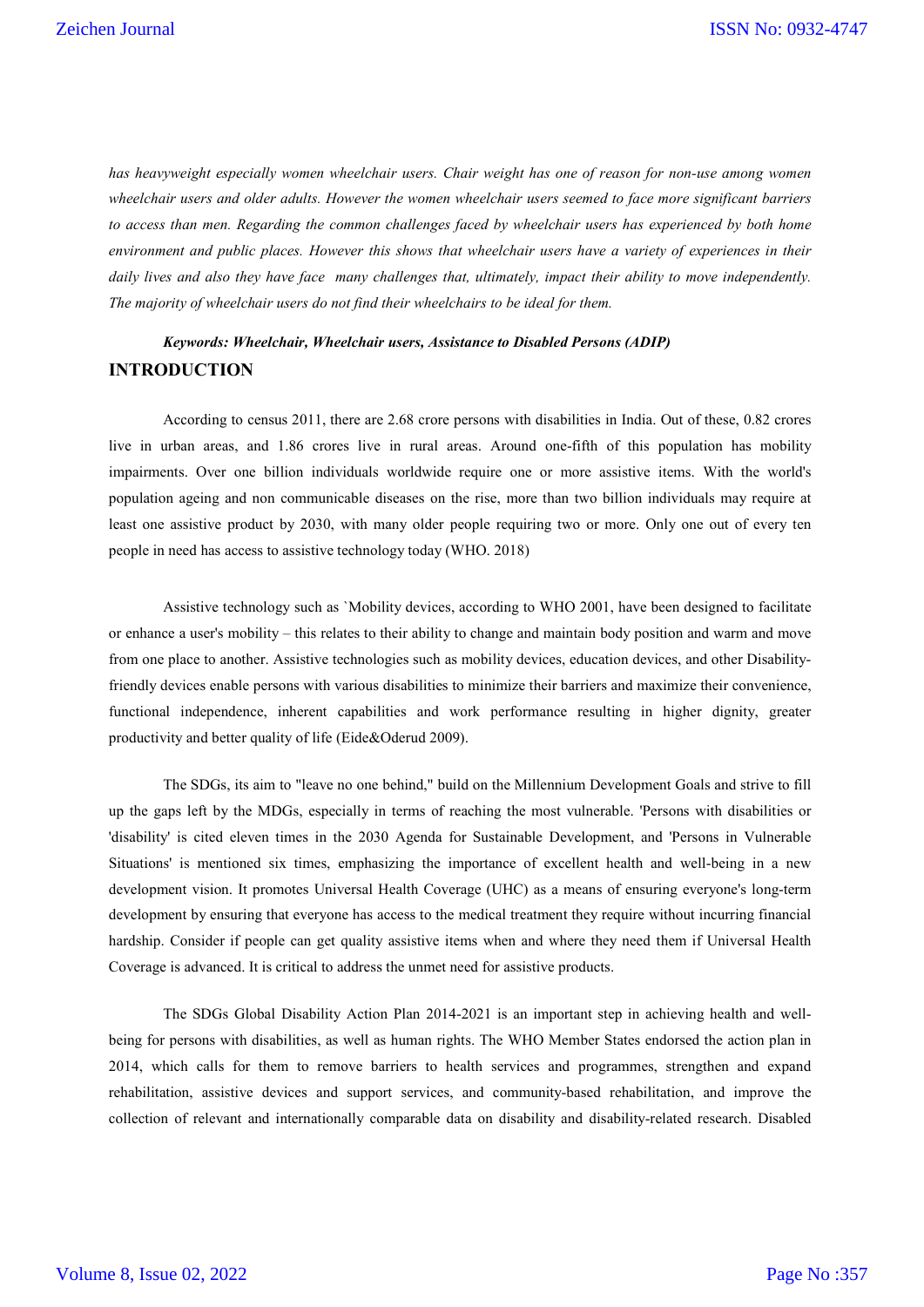people will be able to reach their goals in all parts of life if the action plan's goals are met. (World Health Organization, 2015).

The Indian government has taken great attempts to make assistive devices, including mobility devices, available to persons with disabilities. Mobility devices have been interpreted as a constitutional claim and a precondition for citizens with disabilities to enjoy their rights and freedom of movement. The Government has invested in a robust system to make mobility devices available to persons with disabilities through the Assistance to Disabled Persons (ADIP) scheme for purchasing/fitting of aids/appliances. Finally, it has established Artificial Limbs Manufacturing Corporation of India (ALIMCO), the largest manufacturer of mobility and rehabilitation aids in South Asia, to provide affordable assistive products. Mobility devices in India are mainly available to persons with disabilities through the Government's ADIP scheme (Gupta.S.,Meershoek.A., and Witte.L.D. 2021)

**Tebbutt ,Brodmann , Borg , MacLachlan , Khasnabis and Horvath (2012)**A wheelchair that fulfils their physical, lifestyle, and environmental needs is a crucial instrument for people to have dramatically enhanced health, social and economic well-being, and for boosting personal mobility, which is a precondition for enjoying human rights and living in dignity. A wheelchair that is appropriate, well-designed, and well-fitted can be the first step toward integration, involvement, and inclusion in society for many people.

It is estimated by **(WHO,2011)** that 65 million people globally would benefit from a wheelchair; yet up to 20 million individual do not currently have access to one. The usage of wheelchair is more common as the population ages. The United Nations and the World Health Organization both recognize that lack of access to assistive equipment, such as wheelchair is a serious concern.

Developing countries such as India has expected to be key revenue generators for wheelchair manufacturers over the forecast period. The Government has one of the highest rates of road accidents globally; several persons have been rendered incapacitated. It also has one of the most populous populations of impaired people. At a worldwide level, in terms of availability and uptake, the country is still in its infancy. However, with rising consumer awareness and supportive government measures, demand for wheelchairs is likely to rise in the coming years(Wheelchair Market Size, Share, and Trends Analysis Report By Product (Manual, Electric), By Class (Adult, Pediatric), and By Application (Homecare, Hospitals, and Others)Ambulatory Surgical Centers), By Region, And Segment Forecasts, 2021)

Manual wheelchairs have to be used to enhance the mobility of individuals with disabilities. India has had a wheelchair-delivery system for several years, but its impact on users is inadequate. Without wheelchairs, people must have been confined to their homes and unable to live a whole inclusive life. It's a vicious circle: people with disabilities are unable to escape poverty due to a lack of personal mobility assistance. They're more likely to have secondary problems, resulting in increased disability and poorer health.

Wheelchair provision under the scheme and examines the wheelchair provision system of the Government. Using wheelchairs as an example of assistive devices, they have commonly used mobility devices expected to increase their socio-economic well-being and participation in community activities. Moreover, India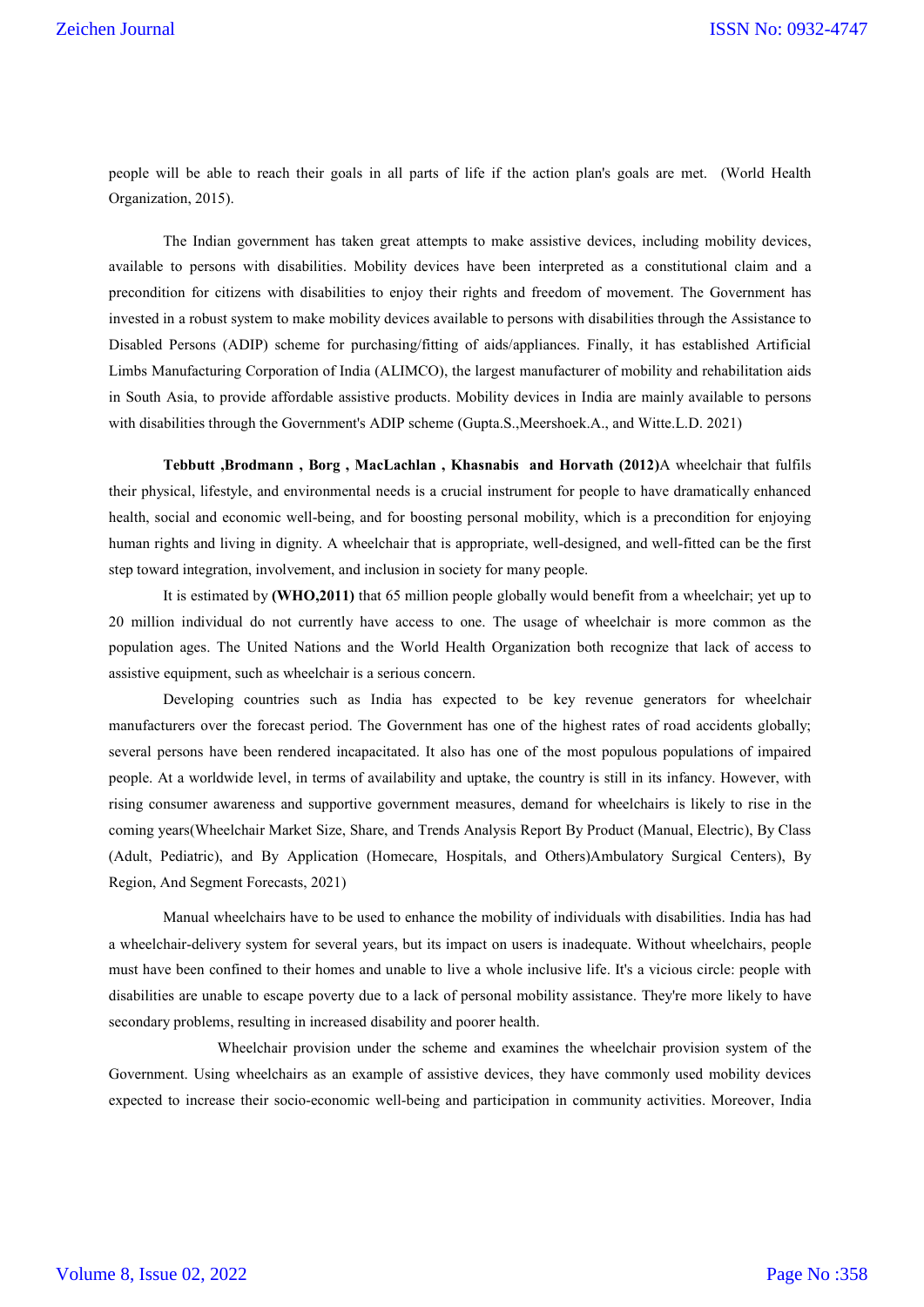recognizes the WHO guidelines on the provision of manual wheelchairs in less-resourced settings (Gregory A.T., Denniss 2018)

**Mukherjee and Samanth (2011)** highlighted in their study that up to 60% of wheelchair users had received wheelchairs in India. Most of them stopped using the wheelchair due to discomfort and unsuitability of the wheelchair design for the environment used it.

A study in five countries, including India, indicated that about one in five people has difficulty walking or climbing stairs and one in 20 people has a severe problem. Globally, the number of people with disabilities has to be projected to increase because of an ageing population, global increase in diabetes, stroke and conflict, which suggest a corresponding need for mobility devices. In all most all countries, services relating to the provision of mobility devices are often inadequate and of low quality. Wrong service delivery can put people with disabilities at risk or secondary conditions. For example, the wheelchair has provided without an appropriate cushion; pressure sores can develop*.* All studies performed so far have in common that they report high rates of non-use, and most of the studies express the need to improve the situation.

Seventy million people require wheelchairs worldwide (World Health Organization [WHO], 2017) Despite the critical role of wheelchairs, the number of wheelchair users is growing, and providers are under increasing pressure to accommodate their needs. There are currently no comprehensive outcome metrics that focus on everyday wheelchair functioning.

India has had a wheelchair-delivery system for several years, but its impact on users is inadequate. In all most all countries, services relating to the provision of mobility devices are often insufficient and of low quality. Therefore, conducted this research to how to examine the right to personal mobility can be served better, and the investigator wants to explore the people who need access to either an adequately fitted wheelchair or adequate wheelchair services to meet their users satisfaction. An only a limited study had been conducted in this area of research, so the investigator has to examine the manual wheelchair; it caters for the needs of wheelchair users in the Dindigul district of Tamilnadu. The present study has entitled **"Users Perspectives on Manual Wheelchair- A Qualitative Analysis ".**

Through various policies and initiatives, The Government of Tamil Nadu has extended full support to the Differently Abled Persons to pursue full and equal involvement in every aspect of society.

. The policy also provides a mechanism for promoting and protecting the rights of Differently Abled Persons and ensuring equal opportunities for their full participation in social life.

#### **DISTRICT DIFFERENTLY ABLED WELFARE OFFICE**

A team of Specialists is working in each of every district under the supervision of the District Differently Abled Welfare Officer to deliver effective rehabilitation services to differently-abled people at the district level.

In the Dindigul district, Tamil Nadu's Disabled Welfare Department has been providing the following schemes to assist the disadvantaged people.

- i. National Identity Card for Disabled Persons
- ii. Scholarship To Disabled Students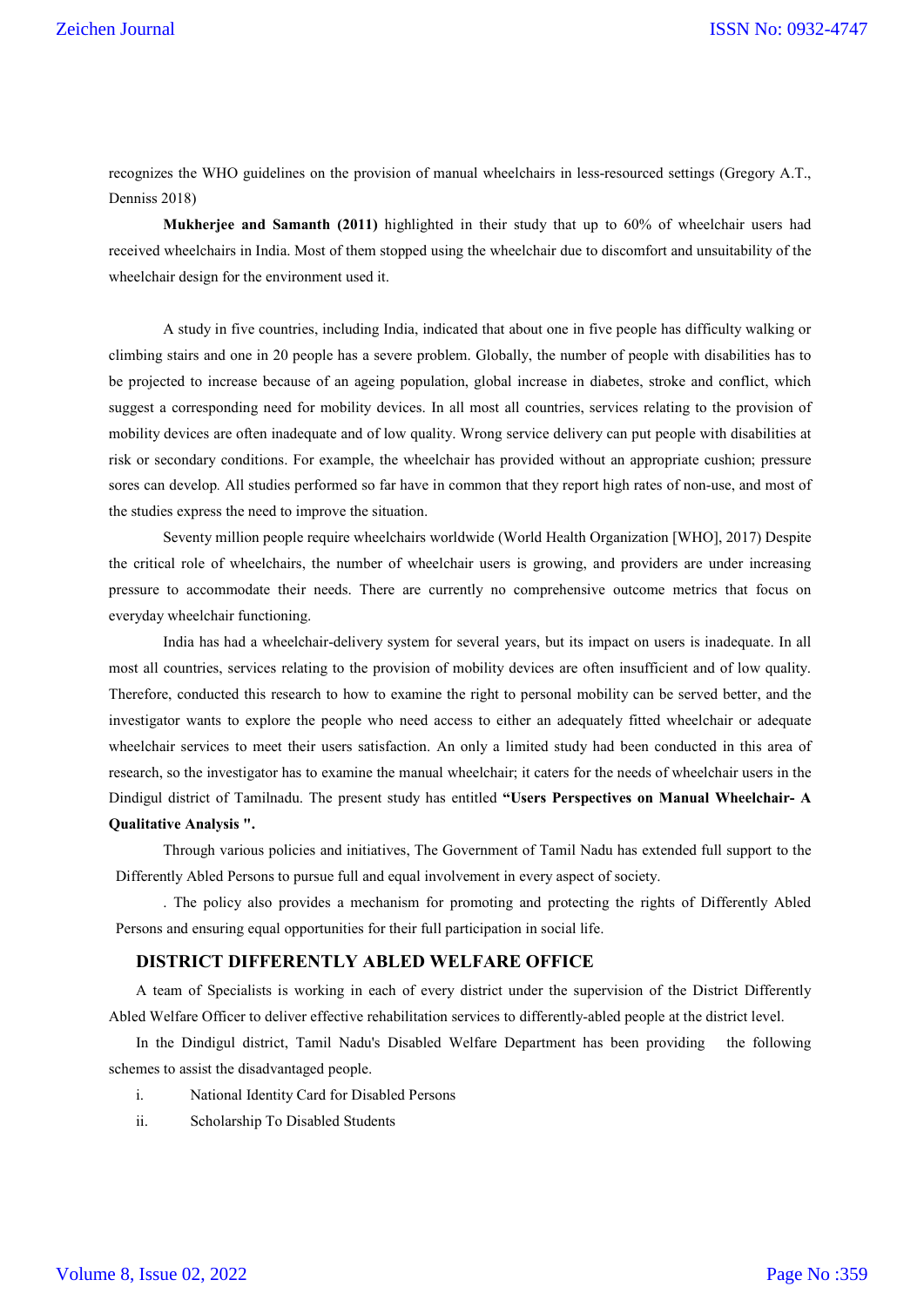- iii. Under this scheme, the visually differently-abled students have paid at the following rate
- iv. Maintenance Allowance Schemes
- v. Loan assistance self-employment programme
- vi. Free Travel Concession to Disabled Persons
- vii. Aids and Appliances
- viii. In order to educate youngsters aged 0 to 6 years old in a setting where they are unable to instruct,

Under welfare scheme for differently abled the aid and appliances scheme, provided of the wheelchair to deserving orthopedically differently-abled and Paraplegic persons for easy mobility. The Eligibility Criteria of the candidate if the persons should be affected with both lower limbs and resident of the District/area and having disability of 75% and above. The Application form is available with the concerned District Differently Abled Welfare Office. When they receive the wheelchair, they should submit Certificates of National Identity Card,Aadhat card and medical certificate to District Differently Abled Welfare Office.

#### **II. OBJECTIVES OF THE STUDY**

- 1. To understand the socio-economic status of the beneficiaries.
- 2. To find out modalities in getting the wheelchair
- **3.** To identify the common challenges faced by the wheelchair users
- **4.** To compile the suggestions given by the wheelchair users

#### **III. METHODOLOGY**

Dindigul is a district in the Tamil Nadu state. It has 362 Village Panchayat and 34 towns in Dindigul District. The area chosen for the study was Athoor, Nilakotai and Dindigul Block of Dindigul District. The list of wheelchair users who received a wheelchair between 2000- 2020 and residing in Nilakottai and Author blocks had collected from DDRO office at Dindigul; among them were available and willing to be studied.The study usedthe purposive sampling method—interviews with the interview of the respondents. The investigator also observed the respondents while using the wheelchair and recorded the wheelchair users' difficulties. The collected information was coded, analyzed and presented in the table form. Simple statistical measures such as average percentage had used. Data were supplemented with diagrams wherever required.

| S.No          | Year of receipt of wheelchair | No of wheelchair users | Percentage |
|---------------|-------------------------------|------------------------|------------|
|               | 2000-2005                     | 3                      | 6.0        |
| $\mathcal{L}$ | 2006-2010                     |                        | 14.0       |
| 3             | 2011-2015                     | 14                     | 28.0       |
| 4             | 2016-2020                     | 26                     | 52.0       |
|               | <b>Total</b>                  | 50                     | 100.0      |

#### **Distribution of Sample on the Year of Receipt of Wheel Chairs**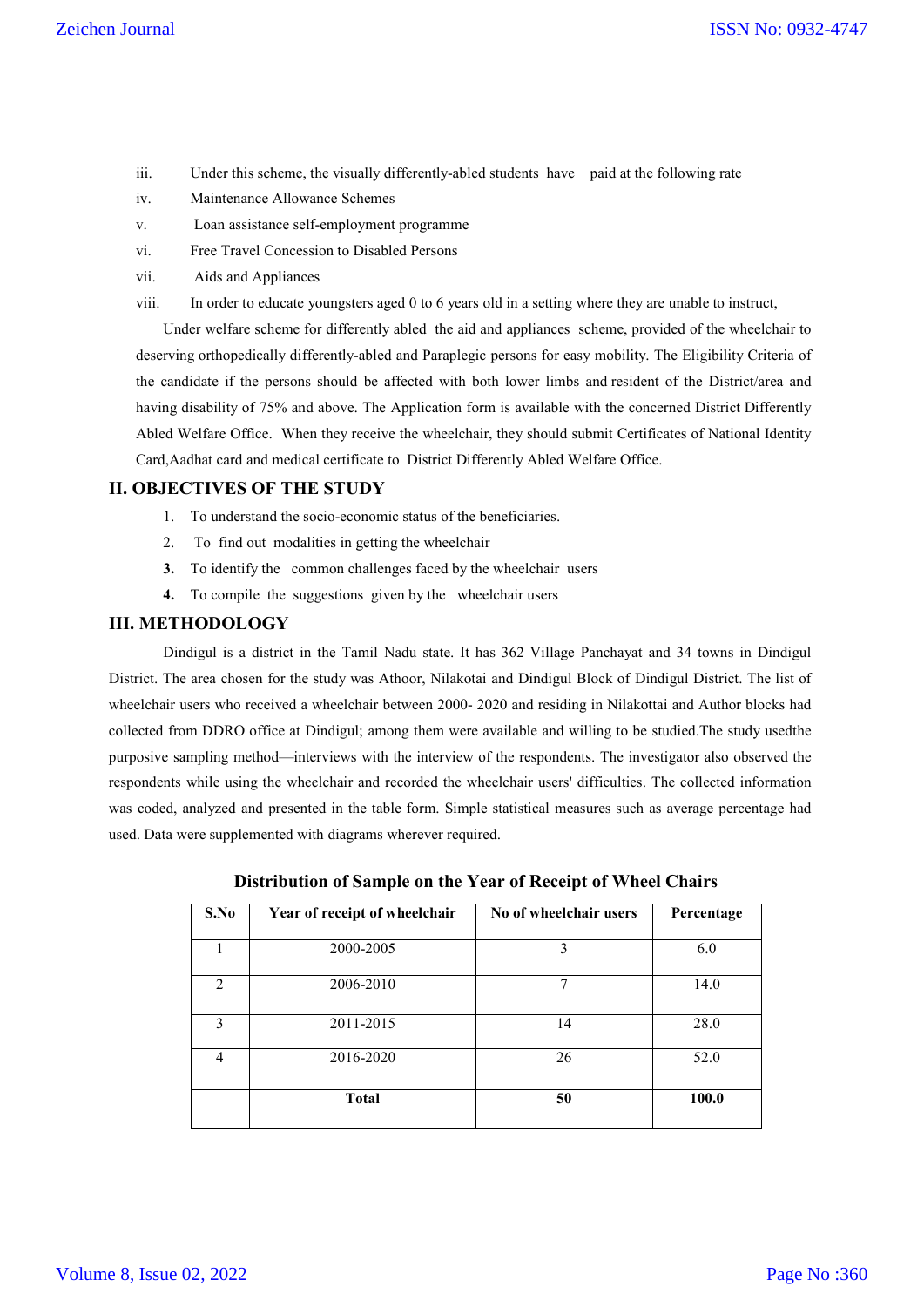Nearly half of them (52 per cent) wheelchair users received their wheelchair during 2016-2020. Twenty-eight per cent of them obtained a wheelchair between the years of 2011-2015. Fourteen per cent of the respondents received in the year of 2006-2010. It has been noted that only a few per cent of them getting wheelchair by the year of 2000-2005.Llast two decades, the number of disabled using wheelchairs seems to be increasing in rural areas. It may increase the number of persons who need a wheelchair or raise awareness of the scheme. **Global Disability Action Plan 2014 – 2021it** aims to strengthen and extend assistive technology. They mention that without wheelchairs, people may be confined to their homes and unable to live a whole and inclusive life. For this reason, the study found that more than half (52 %) of the wheelchair users received a wheelchair during the year 2016-2020.

> **Push handles**  $\equiv$  Armrests **Backrest Brakes** Pushrim **Tires** Footrest Wheels Casters

#### **Components of Manual Wheelchair**

Figure 1. Wheelchair Components

Many parts are required for wheelchair operation. These components come in a range of shapes and sizes, and the one you choose is determined by your needs, tastes, and lifestyle.

#### **Wheelchair weight**

A wheelchair is a wheeled chair that is used when walking becomes problematic. Depending on the frame's weight, components, and attachments, a manual wheelchair might weigh anywhere from 15 to 50 pounds. A typical wheelchair weighs between 35 and 40 pounds.

**Footrests** support your feet and lower legs. They can be fixed, folding, swing-away, and come in many different styles.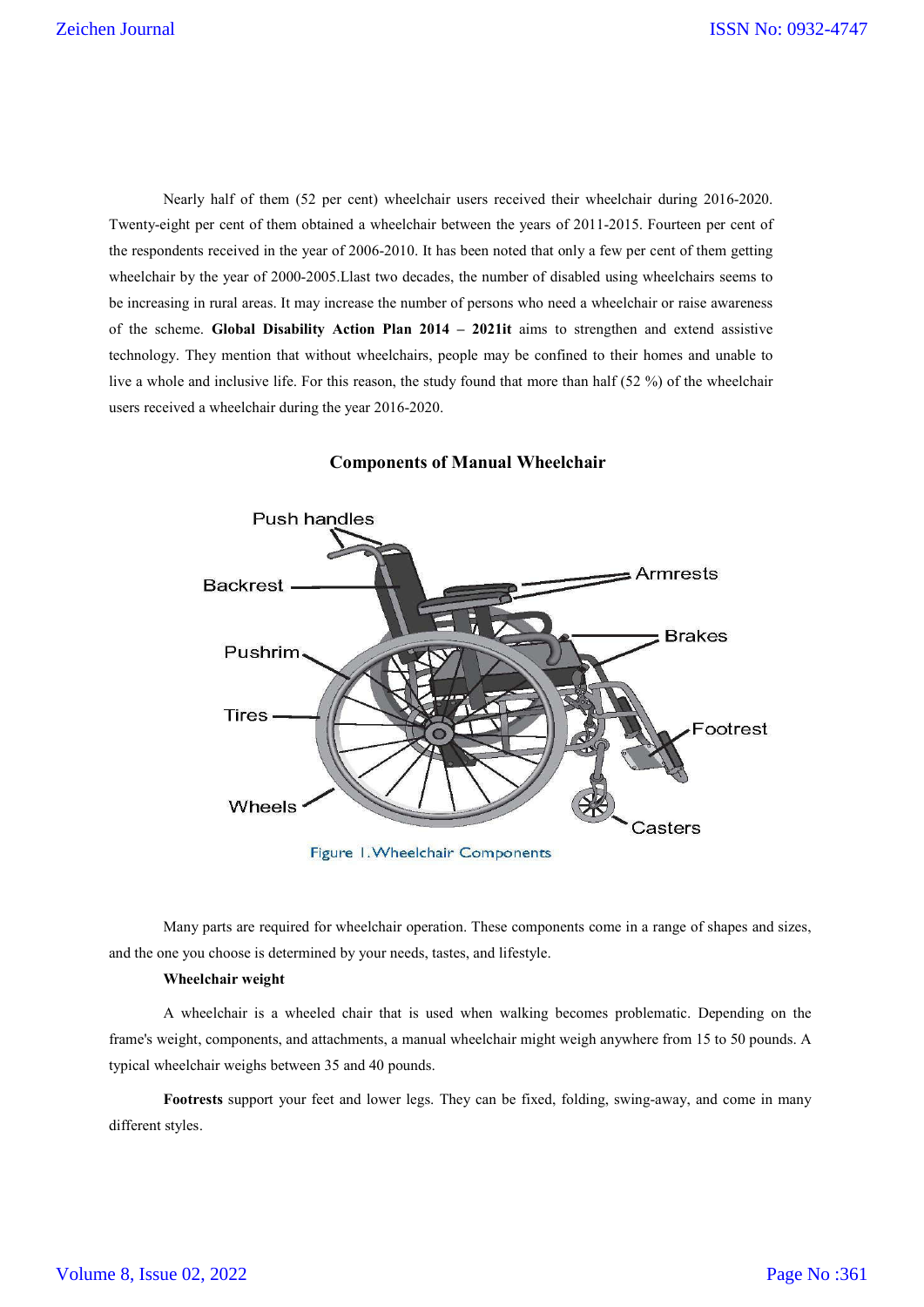**Arm rest** - When you're not moving, you can rest your arms on armrests. Wraparound, full-length, or desk-length; fixed or height-adjustable; removable or flip-back are all possibilities. It's crucial because the position of your armrest can affect how you propel your wheelchair. Many people choose not to have armrests because they dislike the way they appear or because they obstruct propulsion.

**Wheel locks -** When you transfer to different seats or wish to stay in a specific location, operate as parking brakes to keep your wheelchair stable. Depending on what the user finds more accessible, They can be push-to-lock or pull-to-lock, mounted low or high on the wheelchair, and retractable or non-retractable.. Wheel locks can obstruct propulsion and add to the weight of the wheelchair. As a result, most people prefer not to use wheel locks, instead depending on their hands to keep their chairs still. However, not having wheel locking can increase the chance of the chair sliding during a transfer, so keep it in mind while you make your decision.

Tires- Tires are typically air-filled (Pneumatic), making them lightweight. They also need to be maintained and can be punctured. This is usually the best option if you maintain them. Solid tires are inexpensive and lowmaintenance, but they provide a bumpy ride and are not normally recommended.

**Backrest**: The most typical backrest is a sling, which provides little posture support. Backrests with adjustable tension can provide better support and balance over time. Rigid backrests provide the most support, but they also make collapsing the chair more difficult. The backrest's weight and height are critical. The lighter the better in general, with carbon fiber backrests being a great choice. If support is not required, a lower backrest is preferable because it does not obstruct pushing.

**Cushions-**come in a diverse and ever-changing range of types and materials, and are an important issue in and of themselves. While pressure alleviation is vital when choosing a cushion, you should also consider the firmness of the foundation and the weight of cushion. If you're reaching for something or propelling your chair, a sturdy foundation means feeling stable and not slipping on the cushion.

**Push rims** -There are a range of push rims available with various friction coatings and forms that can help with propulsion while reducing the danger of hand damage.

**Additional features-**include anti-tippers, wheels and caster wheels of various styles, push handles and grade-aids (which keep the chair from rolling backwards).

**Seat height and width-**If the fit is too tight, it can produce pressure sores; if the fit is too wide, it can cause stability, posture, and doorway fit issues. Access to the push rim and transfer surfaces should be simple due to the seat height. Allow your hands to dangle at your sides while sitting in the chair to test this: Just past the axle, your fingertips should extend.

#### **IV. RESULTS**

The results of the study have discussed in this chapter under the following headings:

- 4.1 Personal profile of the wheelchair users
- 4.2. Modalities in receiving the wheelchair under the government scheme
- 4.3 Opinion about the wheelchair received by the wheelchair users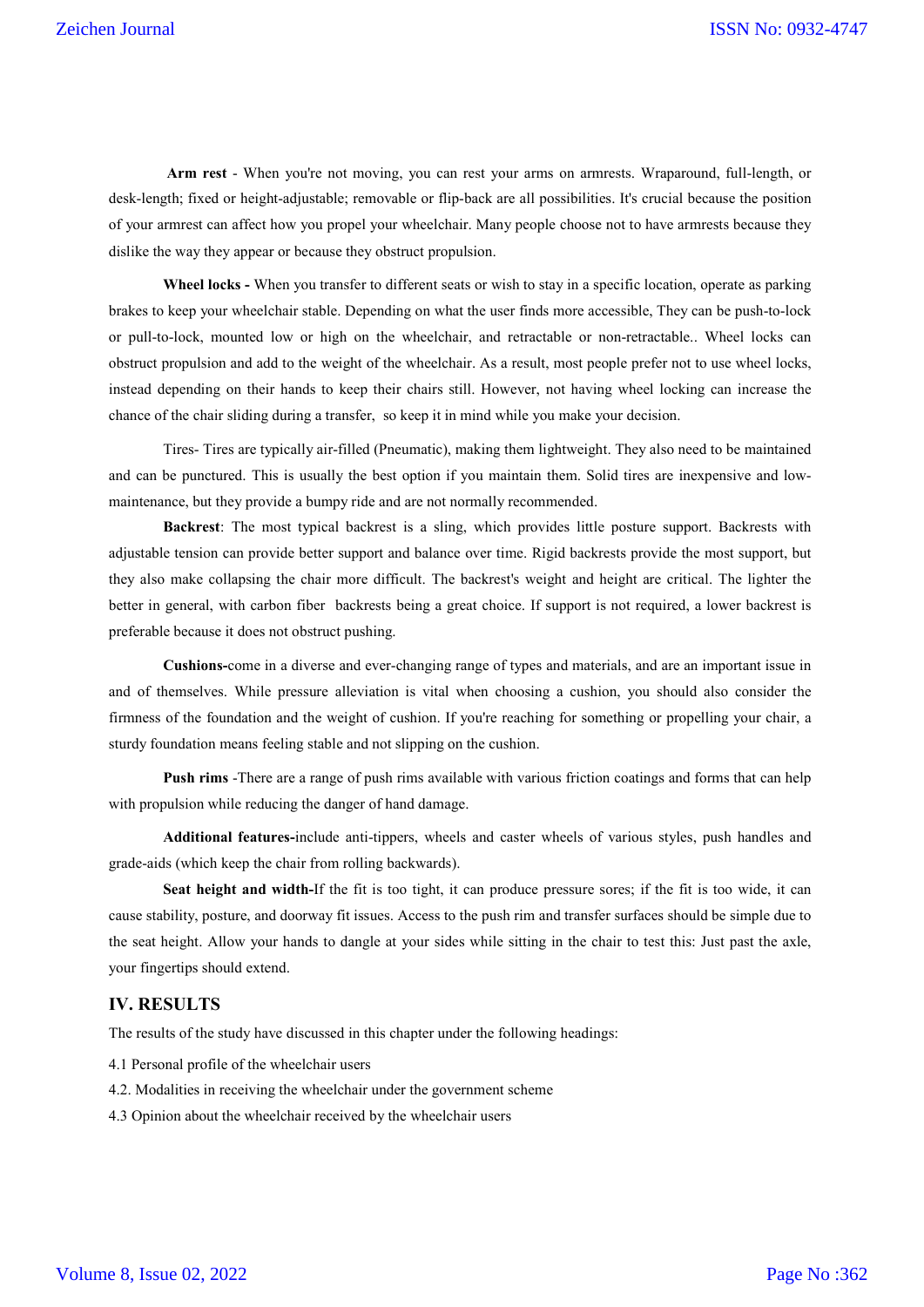4.4 Challenges faced by the wheelchair users

4.5 The suggestions given by the wheelchair users

## **Table – 4.1**

| Female<br>Male        |                  |                              |                  |                  | <b>Total</b>   |                          |
|-----------------------|------------------|------------------------------|------------------|------------------|----------------|--------------------------|
| Variable              | $N = 28$         | $\overline{\frac{0}{0}}$     | $N = 22$         | $\frac{0}{0}$    | $N=50$         | $\overline{\frac{0}{0}}$ |
| <b>Age in Years</b>   |                  |                              |                  |                  |                |                          |
| Below 20              | 8                | 16                           | $\overline{3}$   | 6                | 11             | 22                       |
| 20-40                 | 15               | 30                           | $8\,$            | 16               | 23             | 46                       |
| $40 - 60$             | 5                | 10                           | 11               | 22               | 16             | 32                       |
| Religion              | 28               | 56                           | 21               | 42               | 49             | 98                       |
| Hindu                 | $\boldsymbol{0}$ |                              | $\mathbf{1}$     | $\overline{2}$   | $\mathbf{1}$   | $\overline{2}$           |
| Muslim                |                  | $\qquad \qquad \blacksquare$ |                  |                  |                |                          |
| <b>Community</b>      |                  |                              |                  |                  |                |                          |
| BC/MBC                | 20               | 40                           | 16               | 32               | 36             | 72                       |
| Sc                    | $8\,$            | 16                           | 6                | 12               | 14             | 28                       |
| <b>Education</b>      |                  |                              |                  |                  |                |                          |
| Illiterate            | 10               | 20                           | 11               | 22               | 21             | 42                       |
| Primary               | 5                | 10                           | $\tau$           | 14               | 12             | 24                       |
| Secondary             | 9                | 18                           | $\overline{4}$   | 8                | 13             | 16                       |
| Graduate              | $\overline{4}$   | $\,8\,$                      | $\boldsymbol{0}$ | $\boldsymbol{0}$ | $\overline{4}$ | 8                        |
|                       |                  |                              |                  |                  |                |                          |
| <b>Marital status</b> |                  |                              |                  |                  |                |                          |
| Married               | 8                | 16                           | 6                | 12               | 14             | 28                       |
| Unmarried             | 20               | 40                           | 16               | 32               | 36             | 72                       |
|                       |                  |                              |                  |                  |                |                          |

## **Personal Profile of the Selected Wheelchair users**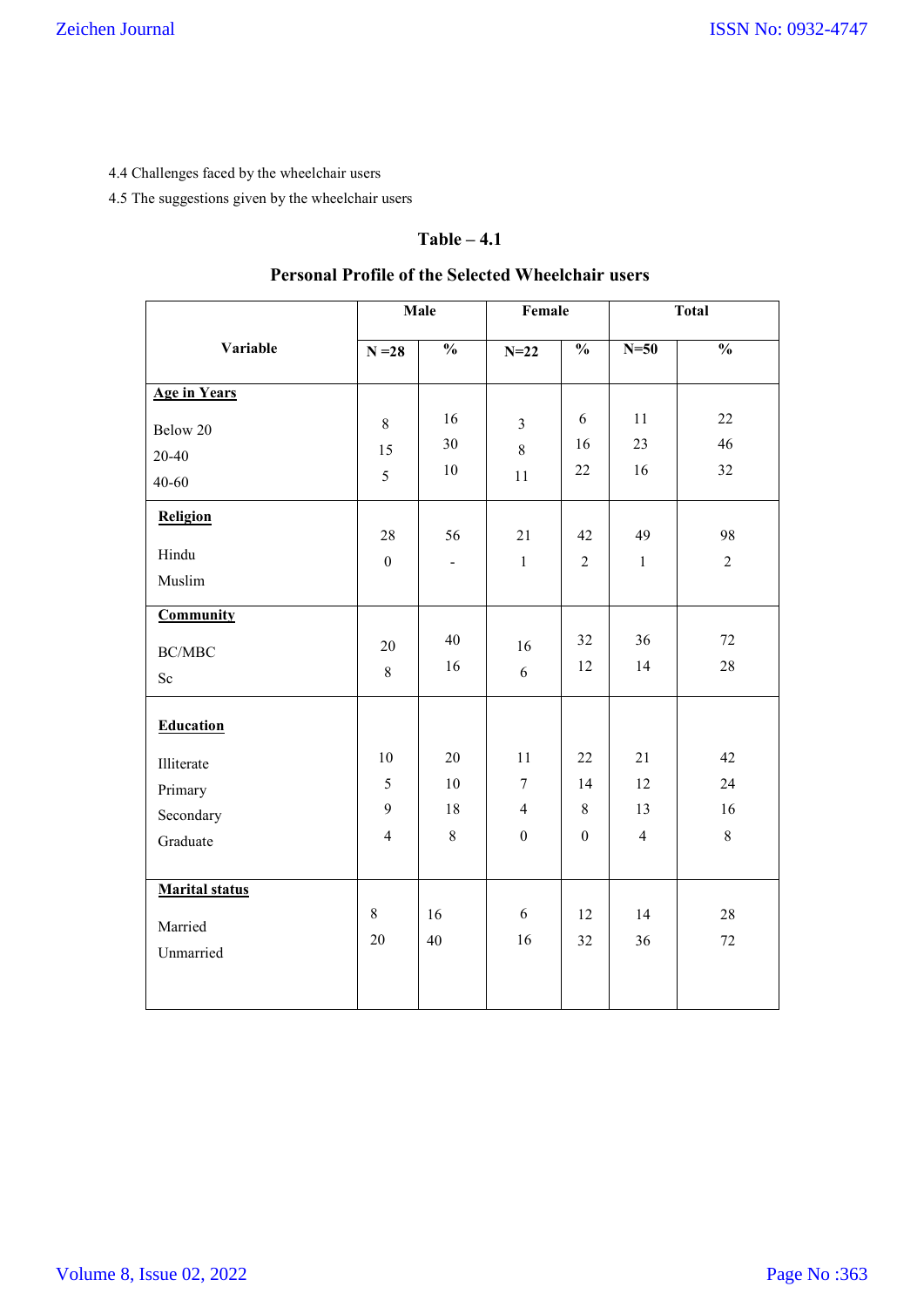| Occupation<br>Unemployed<br>Cooli<br>Self-employment<br>Student                                  | 10<br>9<br>$\overline{7}$<br>$\overline{2}$ | 20<br>18<br>14<br>$\overline{4}$      | 14<br>$\overline{7}$<br>$\mathbf{1}$ | 28<br>14<br>$\sqrt{2}$     | 24<br>16<br>$08\,$<br>$02\,$ | 48<br>32<br>16<br>$\overline{4}$     |
|--------------------------------------------------------------------------------------------------|---------------------------------------------|---------------------------------------|--------------------------------------|----------------------------|------------------------------|--------------------------------------|
| <b>Monthly Income in Rupees</b><br>$1000 - 3000$<br>$3000 - 5000$<br>$5000 - 7000$<br>Above 7000 | 13<br>$\overline{4}$<br>9<br>$\overline{2}$ | 26<br>$\,8\,$<br>18<br>$\overline{4}$ | 15<br>5<br>$\overline{2}$            | 30<br>10<br>$\overline{4}$ | 28<br>09<br>11<br>02         | 56<br>$18\,$<br>22<br>$\overline{4}$ |

## **Figure-I Gender of the wheelchair users**



Fifty-six per cent of the wheelchair users were males, and the remaining 44 per cent of them were female. **Tolerico, Ding, Cooper, Spaeth, Fitzgerald, Cooper and Michael (2011),** in their study, proved that majority (61.6 per cent) of them male, similar to the present study.

Nearly 80 percent of the wheelchair users, both male and female, were in the age group of 20-40 years and 40 – 60years, respectively. Sixteen percent of the male wheelchair users were in the age group below 20. Only six percent of the female wheelchair users were in the age group of below 20years. Thus the analysis revealed that most of the wheelchair users, both male and female, come under the age group of 20- 60years.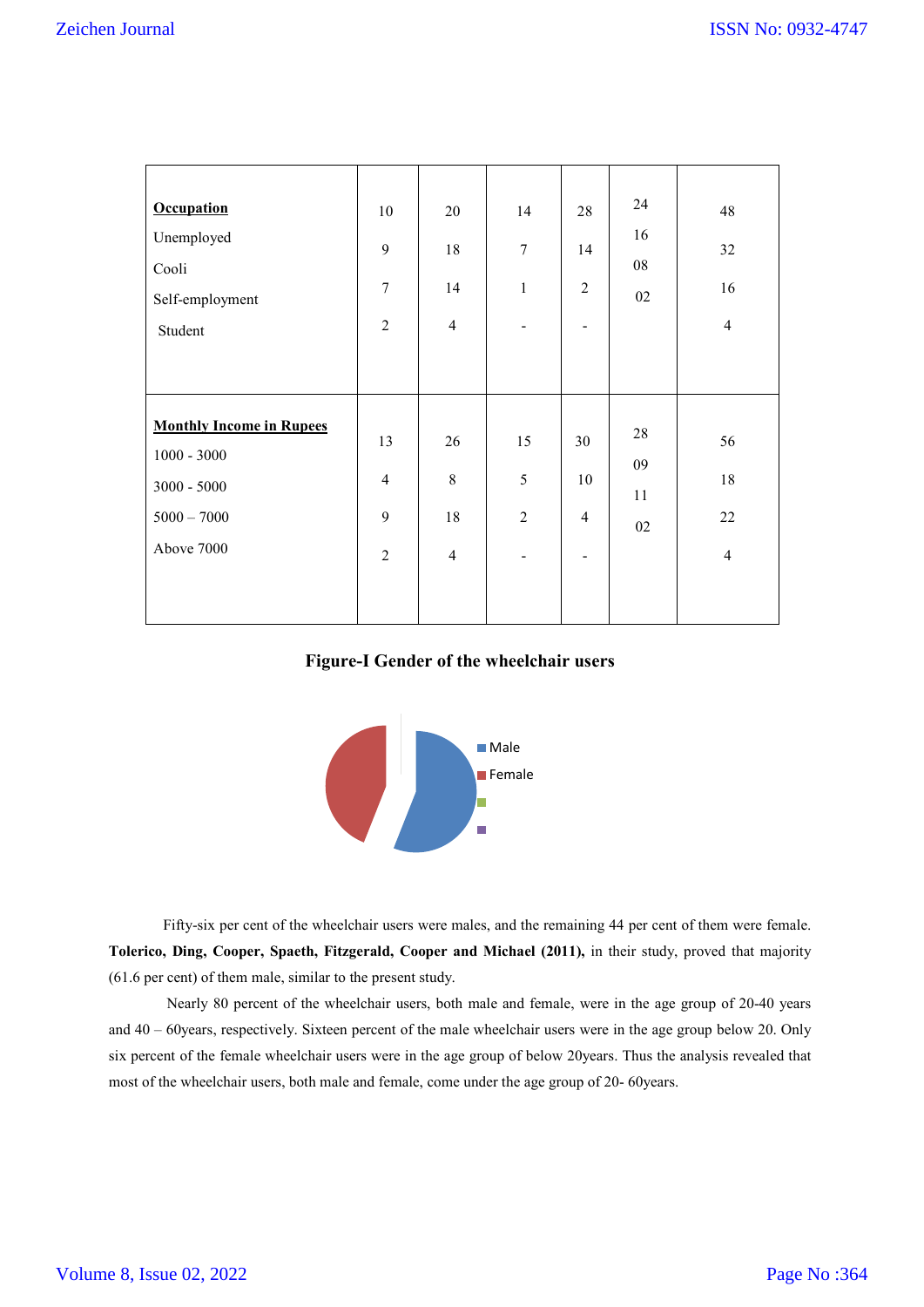Regarding the wheelchair users religion, 56 percent of the male and 42 percent of the female wheelchair users belonged to Hindu. Only two percent of female wheelchair users belonged to Muslims. Thus, the analysis revealed that most wheelchair users (98 percent) belonged to the Hindu religion.

Forty per cent of the male wheelchair users belonged to the backward class. Thirty-two percent of the female wheelchair users belonged to the backwards class. Sixteen percent and 12 percent of the wheelchair users belonged to the Scheduled caste.

The educational status of the wheelchair users were (20 % male) and (22% percent female) illiterates. Ten percent of the male and 14 percent of the female wheelchair users had completed their primary education. Eighteen percent and 16 percent of female wheelchair users had completed higher secondary. Only 8 percent of the male were graduates. Thus the analysis reveal that nearly half of the wheelchair users, both male and female, were illiterate, which means they are not read and write, and no one in female wheelchair users in degree level.

Forty percent of the male wheelchair users and 32 percent of the female wheelchair users were unmarried. Sixteen percent of the male and 12 percent of the female wheelchair users were married. Thus the analysis reveals that the majority, 72 per cent of the wheelchair users, both male and female, were not married because of their disability condition.

Occupational status of the wheelchair users nearly half of the wheelchair users were unemployed, among them (20%) male and (28%) female. cooli 32 (18% male and 14%female). Self employed (22 %),(16 percent 14% male and % female). Only 4 percent of the male wheelchair users were students.

Fifty-six percent of the wheelchair users have their monthly income between 1000- 3000. (26% male 30% female) Between 3000- 5000 (18%) . (8% male , 10 % female). Between 5000- 7000 (22%) (18% male 4% female). Only 4 percent of the male wheelchair users have an income above 7000.

Thus, the analysis reveals that most of the male and female wheelchair users were unemployed. The majority of the wheelchair users have a monthly income between 1000- 3000.

|  | Table -4.2. |
|--|-------------|
|  |             |

| SI.N     |                                                                    | Male           |               | Female   |                | <b>Total</b>     |               |
|----------|--------------------------------------------------------------------|----------------|---------------|----------|----------------|------------------|---------------|
| $\bf{0}$ | <b>Variables</b>                                                   | $No=2$         | $\frac{6}{9}$ | $N = 22$ | $\frac{0}{0}$  | $No=5$           | $\frac{0}{0}$ |
|          |                                                                    | 8              |               |          |                | $\boldsymbol{0}$ |               |
|          |                                                                    |                |               |          |                |                  |               |
|          | intimation<br>Wheelchair<br>schemes<br>received by the respondents |                |               |          |                |                  |               |
| 1        | <b>DDRO</b>                                                        | 24             | 48            | 20       | 40             | 44               | 88.0          |
| 2        | Panchayat office                                                   | $\overline{4}$ | 8             | 2        | $\overline{4}$ | 6                | 12.0          |

| Modalities in receiving the wheelchair under the government scheme |  |  |  |  |
|--------------------------------------------------------------------|--|--|--|--|
|--------------------------------------------------------------------|--|--|--|--|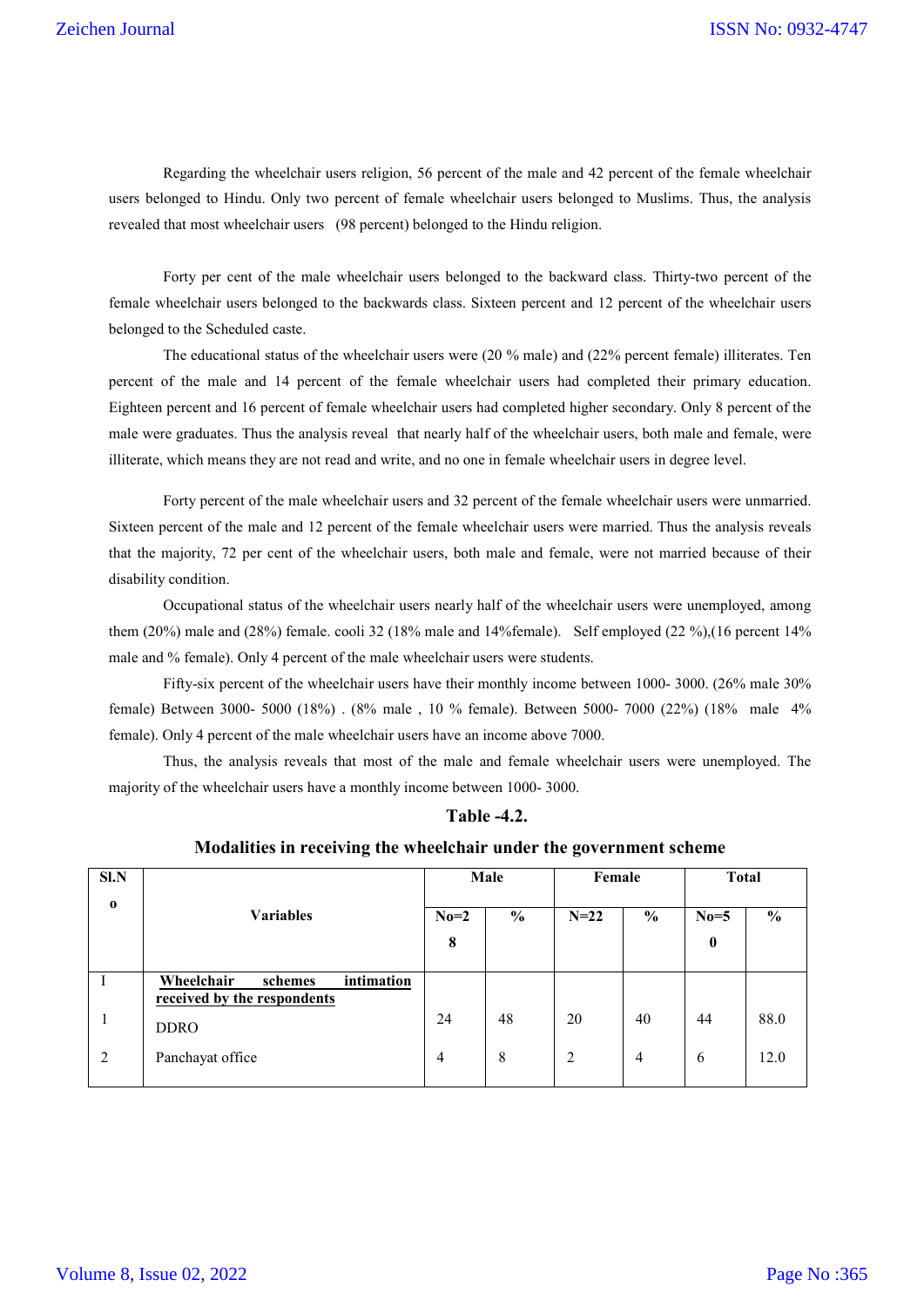| $\overline{\mathbf{u}}$ | <b>Distribution of application form</b>     |                |                |    |    |    |      |
|-------------------------|---------------------------------------------|----------------|----------------|----|----|----|------|
| $\mathbf{1}$            | Collector office                            | 24             | 48             | 10 | 20 | 34 | 68.0 |
| $\overline{2}$          | Panchayat office                            | $\overline{4}$ | 8              | 12 | 24 | 16 | 32.0 |
| $\rm III$               | Authentication proof submitted*             |                |                |    |    |    |      |
| $\mathbf{1}$            | Ration card                                 | 24             | 48             | 20 | 40 | 44 | 88   |
| $\boldsymbol{2}$        | Disability ID card                          | 24             | 48             | 19 | 38 | 43 | 86   |
| 3.                      | Medical certificate                         | 24             | 48             | 20 | 40 | 44 | 88   |
| 4.                      | Aadhar card                                 | 20             | 40             | 15 | 36 | 35 | 76   |
| 5.                      | Voter ID                                    | 16             | 30             | 12 | 26 | 23 | 56   |
|                         |                                             |                |                |    |    |    |      |
|                         |                                             |                |                |    |    |    |      |
| IV                      | Duration of the days getting wheelchair     |                |                |    |    |    |      |
| $\mathbf{1}$            | from submission of application<br>5-10 Days |                |                |    |    |    |      |
| 2.                      | $11-20$ Days                                | 14             | 28             | 5  | 10 | 19 | 38   |
| 2.                      | 21-30 days                                  | 12             | 24             | 7  | 14 | 19 | 38   |
|                         |                                             | $\overline{2}$ | $\overline{4}$ | 10 | 20 | 12 | 24   |
|                         |                                             |                |                |    |    |    |      |
|                         |                                             |                |                |    |    |    |      |

Multiple responses\*

Table 4.2 depicts the modalities in receiving the wheelchair under the government scheme .Forty-eight per cent of male wheelchair users 40 percent of the female wheelchair users expressed that the intimation about the scheme has been received from DDRO. The remaining eight percent of the male and four percent of the female wheelchair users revealed that they received the intimation received from the panchayat office.

Regarding the application details, 48 percent of the male wheelchair users and 20 percent of the female wheelchair users received the application form from the collector office. Twenty-four percent of the female wheelchair users received their application form from the panchayat office, whereas only 8 percent of the male wheelchair users received an application in the penchant office. Thus, the analysis reveals that most male wheelchair users received the form from the collector office whereas most female wheelchair users received it from the panchayat office.

Must submit identification proof along with the application form for getting wheelchair. Eightyeight percent of the wheelchair users produced a Ration card, among them (48%) male (40%) female. Disability ID cards (84 %) among them (48%) of them were male, and (38%) of them were female. Medical certificate (88%) among them male (48%) and (40 %). Aadhar card (76%) among them (40%) male and (36 % female. Voter ID (56%) among them (30%) male and (26 %) female. It is mandatory for applying a aids and appliances scheme for both males and females.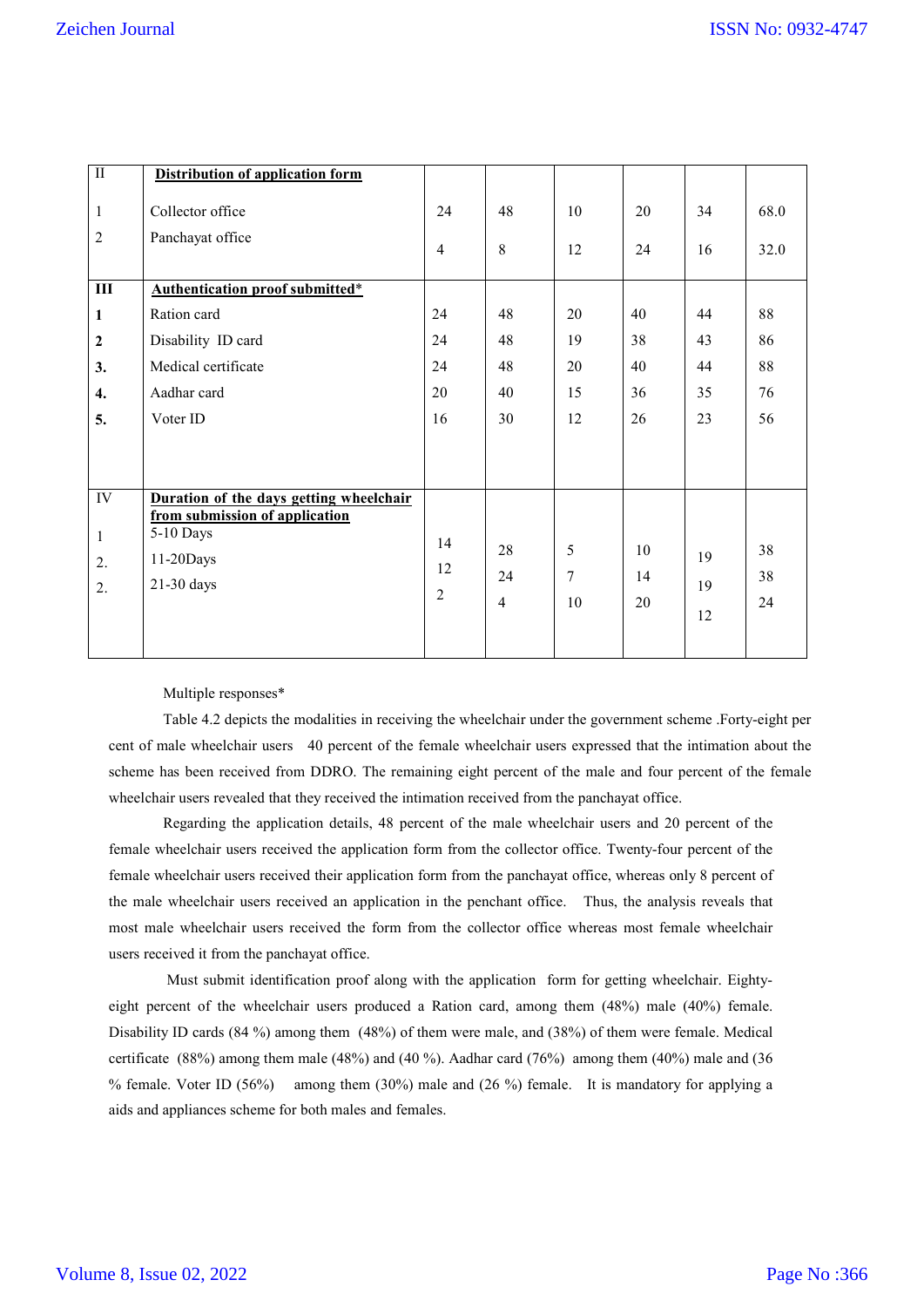The duration of days from the submission of the application of getting wheelchairs shows that between 5-10 days (38%) among them (28 %) male (10%) female. Between 11-20 days (38%) among them (24%) male and(14%) female. Between 21-30 days (24%) among the four percent male and (12%) female. Thus, the analysis revealed that most male wheelchair users received their wheelchair between 5- 10 days, whereas most female wheelchair users received their wheelchair between 21- 30 days.

| Table No 4.3 |  |  |
|--------------|--|--|
|--------------|--|--|

| S.No                    | Variable                                                        | Male    |               | Female         |                         | <b>Total</b>   |               |
|-------------------------|-----------------------------------------------------------------|---------|---------------|----------------|-------------------------|----------------|---------------|
|                         |                                                                 | $NO=28$ | $\frac{0}{0}$ | $NO=22$        | $\frac{0}{0}$           | $NO=50$        | $\frac{0}{0}$ |
| $\overline{I}$          | Weight of the wheelchair                                        |         |               |                |                         |                |               |
| $\mathbf{1}$            | Heavy                                                           | 10      | 20            | 15             | 30                      | 25             | 50            |
| $\overline{c}$          | Moderate                                                        | 10      | 20            | 5              | 10                      | 15             | 30            |
| $\overline{\mathbf{3}}$ | Low                                                             | 8       | 16            | $\overline{2}$ | $\overline{\mathbf{4}}$ | 10             | 20            |
| $\rm II$                | <b>Propelling</b><br><b>Energy</b><br><b>Spent</b><br>in<br>the |         |               |                |                         |                |               |
|                         | Wheelchair                                                      |         |               |                |                         |                |               |
| $\,1$                   | Low energy                                                      | 5       | 10            | $\overline{2}$ | $\overline{4}$          | $\overline{7}$ | 14            |
| $\boldsymbol{2}$        | Moderate                                                        | 5       | 10            | 5              | 10                      | 10             | $20\,$        |
| $\overline{3}$          | Heavy                                                           | 18      | 36            | 15             | 30                      | 33             | 66            |
| $\rm III$               | Push rims                                                       |         |               |                |                         |                |               |
| $\mathbf{1}$            | Easily accessible                                               | 10      | 20            | 5              | 10                      | 15             | 30            |
| $\sqrt{2}$              | Moderately accessible                                           | $\tau$  | 14            | $\overline{3}$ | 6                       | 10             | $20\,$        |
| $\overline{3}$          | Heavily accessible                                              | 11      | 22            | 14             | 28                      | 25             | 5             |
| ${\rm IV}$              | Seat height and width                                           |         |               |                |                         |                |               |
| $\mathbf{1}$            | Too fit                                                         | 13      | 26            | 10             | 10                      | 23             | 46            |
| $\overline{c}$          | To wide                                                         | 10      | 20            | 8              | 8                       | 18             | 36            |
| $\overline{3}$          | Comfortable                                                     | 5       | 10            | $\overline{4}$ | $\overline{4}$          | 9              | 18            |
|                         |                                                                 |         |               |                |                         |                |               |

### **Opinion about the wheelchair Received by the wheelchair users**

Table 4.3 revealed that the opinion about the wheelchair received by the wheelchair users. Regarding the overall weight of the wheelchair, one out of two of the wheelchair users reported heavyweight; among them,20 percent were male remaining 30 percent were female. Thirty per cent of them had reported as moderate weight among them 20 and 10 percent of them male and female respectively. Only 20 percent of the wheelchair users said low weight; among them, 16 percent were male, and only 4 percent were female. Twenty percent and 10 percent of the wheelchair users, both male and female, reported that moderate weight, respectively. Sixteen percent of the male and 4 per of the female wheelchair users said as low weight.

Thus the analysis revealed that half of the wheelchair users reported that heavyweight among a majority of them female. Chair weight has been reported as a reason for non-use among older adults. The investigator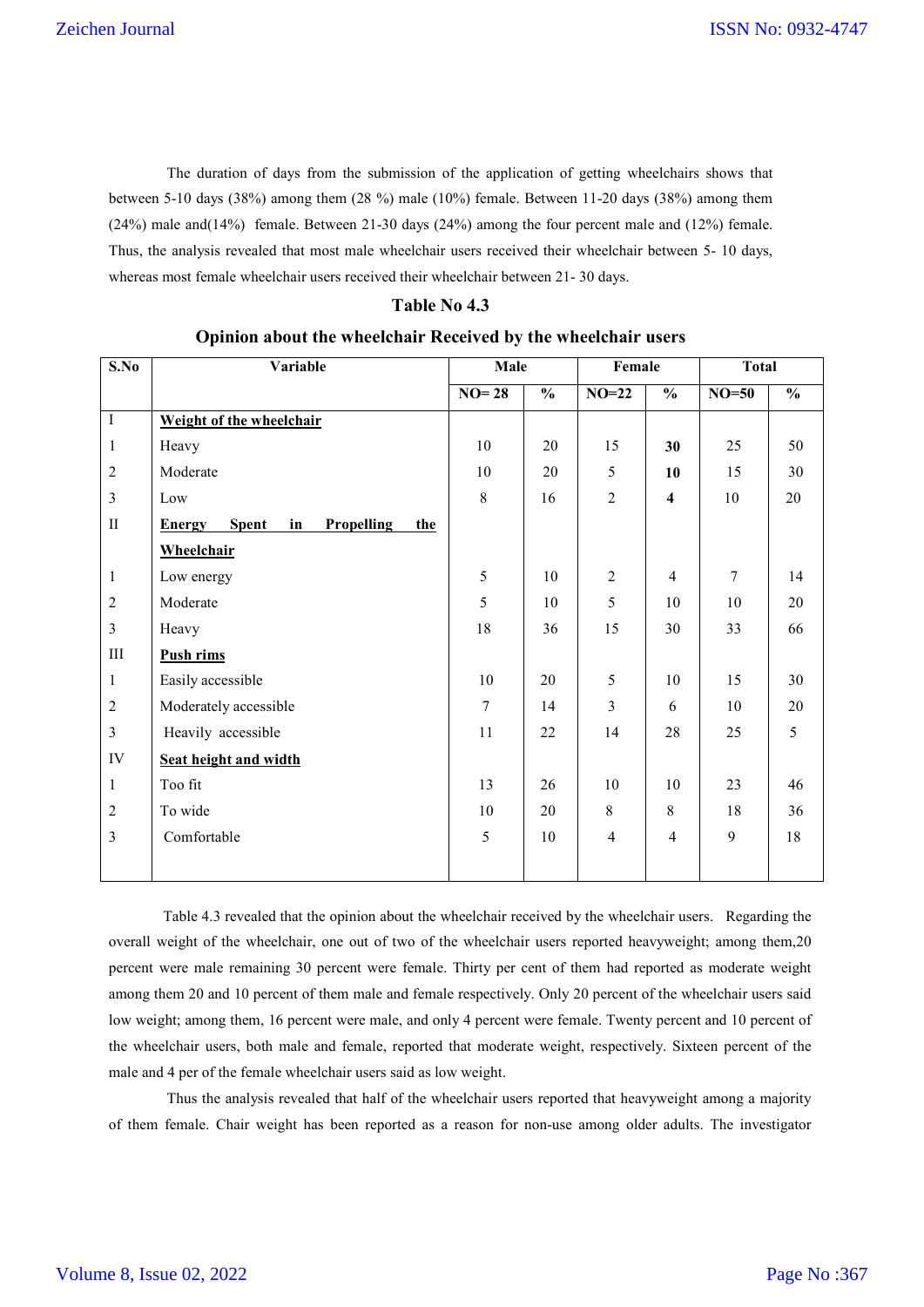suggests that the Government develop appropriate screening and assessment tools for designing wheelchairs. It has found by the investigator that all the wheelchair users wanted to use the lightweight parachute (plastic) material wheelchair for their comfort.

Regarding energy spent in propelling the wheelchair, 14 percent of the wheelchair users reported the low energy spent for propelling, among them (10% male, 4% female). Twenty percent of the wheelchair users reported a moderate level of energy spent for propelling the wheelchair among (10% male, 10 % female). Sixty-six percent of the wheelchair users reported that they were spent heavy energy on wheelchair propelling. (36% male 30% female) .

Thus the analysis reveals that the majority of the wheelchair users reported that they spent heavy energy on wheelchair propelling .Must monitor the proper inflation of pneumatic tires regularly to minimize energy expenditure and facilitate higher physical activity and participation levels. ( Ebrahimi.A., Kazemi.A. Ebrahim .A. 2016)

Regarding the push rim design of the wheelchair, 30 percent of the respondents reported that the easily accessible push rim (20 % male and 10% female).Twenty percent of the respondents said they moderately accessible push rim, (14%) male and (6%) female. Half of the wheelchair users reported that heavily accessible push rim (22% male and 28 % female). Thus, the analysis revealed that the majority of the male and female wheelchair users reported the heavily accessible push rim. Hand rims are circular tubes, which individuals use to move the wheelchair forward. Despite high mechanical load and low efficiency, push rim propulsion remains the most common form of wheelchair ambulation. A considerable amount of research, with large potential ergonomic implications, has been dedicated to the push rim design and its biomechanical aspects to optimize the propulsion efficiency and users 'satisfaction.

Seat height and wide of the wheelchair 46 percent of the wheelchair users reported that the too fit among them (26 %, male 20% female). Too wide of wheelchair 36 percent among them (20 % male 16 percent female). Comfortable of seat height and width of the wheelchair 18 percent among them, (10% male, 8 % female). Thus the analysis reveals that the 82 percent of the wheelchair users reported that the existing wheelchair were too fit and too wide . If the fit is too tight, it can produce pressure sores; if the fit is too wide, it can cause stability, posture, and doorway fit issues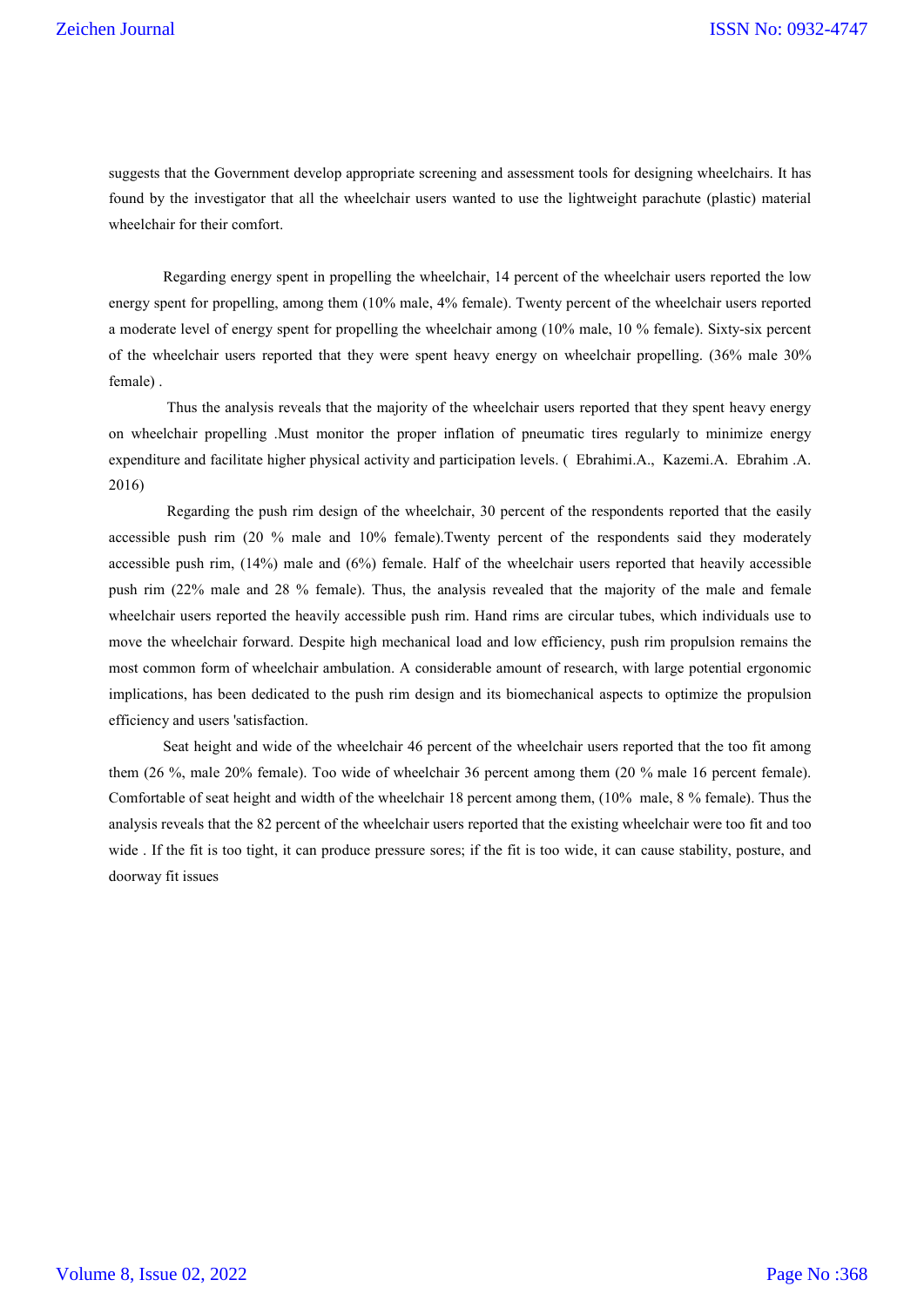| S.NO                    | <b>Variables</b>                                | Male           |                | Female         |                | <b>Total</b>   |               |
|-------------------------|-------------------------------------------------|----------------|----------------|----------------|----------------|----------------|---------------|
|                         |                                                 | $N=28$         | $\frac{0}{0}$  | $N = 22$       | $\frac{0}{0}$  | $N=50$         | $\frac{0}{0}$ |
| $\mathbf I$             | <b>Wheelchair</b><br>in<br>the<br>home<br>usage |                |                |                |                |                |               |
| 1.                      | environment                                     | 12             | 24             | 8              | 16             | 20             | 40            |
| 2.                      | Inaccessible Ramp                               | $\overline{7}$ | 14             | 10             | 20             | 17             | 34            |
| 3.                      | Narrow door                                     | $\overline{7}$ | 12             | $\overline{2}$ | $\overline{4}$ | 9              | 18            |
| $\overline{\mathbf{4}}$ | No ample space for using a wheelchair           | $\overline{2}$ | $\overline{4}$ | $\overline{2}$ | $\overline{4}$ | $\overline{4}$ | $\,8\,$       |
|                         | Inaccessible working height                     |                |                |                |                |                |               |
| $\overline{\mathbf{u}}$ | <b>Public places</b>                            |                |                |                |                |                |               |
| $\mathbf{1}$            | Inadequate road facilities                      | 11             | 22             | 8              | 16             | 19             | 38            |
| $\boldsymbol{2}$        | Inaccessible ramp                               | 8              | 16             | 5              | 10             | 13             | 26            |
| $\mathbf{3}$            | Inaccessible toilet                             | $\overline{2}$ | $\overline{4}$ | $\overline{7}$ | 14             | 9              | 18            |
| 4.                      | Inaccessible parking place                      | $\overline{7}$ | 14             | $\overline{2}$ | 4              | 9              | 18            |

**Table No 4.4. Challenges Faced by the Wheelchair Users**

The common challenges faced using the wheelchair inside the house include an inaccessible ramp, narrow doors, stairs, ample space for wheelchairs etc.40 percent of the respondents reported that the common challenges faced wheelchair usage in inaccessible ramp, among (24% male and 16% female), regarding narrow doors, 34 percent, among(14%male and 20% female). No ample space has said 18 % (12% male, 6% female). Only 8 per cent of respondents said inaccessible height in the workplace in the home; among them, 4% was male, and 4 % were female.

The common challenges faced by the wheelchair users in public places, (38 %) of them reported inadequate road facilities, among them (22 %male and 16% female). Twenty-six percent of the respondents said that the inadequate ramp facilities in public places (16 % male and 10% female). The inaccessible toilet 18 percent, among them (4% male 14% female). Inaccessible parking places are 18 percent (14 % male and 4% female).

Thus the analysis reveals that the majority of the wheelchair users reported the common problem in usage of the wheelchair in inaccessible ramp and inadequate road facilities. This finding suggests that the inability to independently move in such situations and transfer from the inaccessible chair ramp and inadequate road facilities may contribute to the restricted mobility among manual wheelchair users. Therefore, in order to improve manual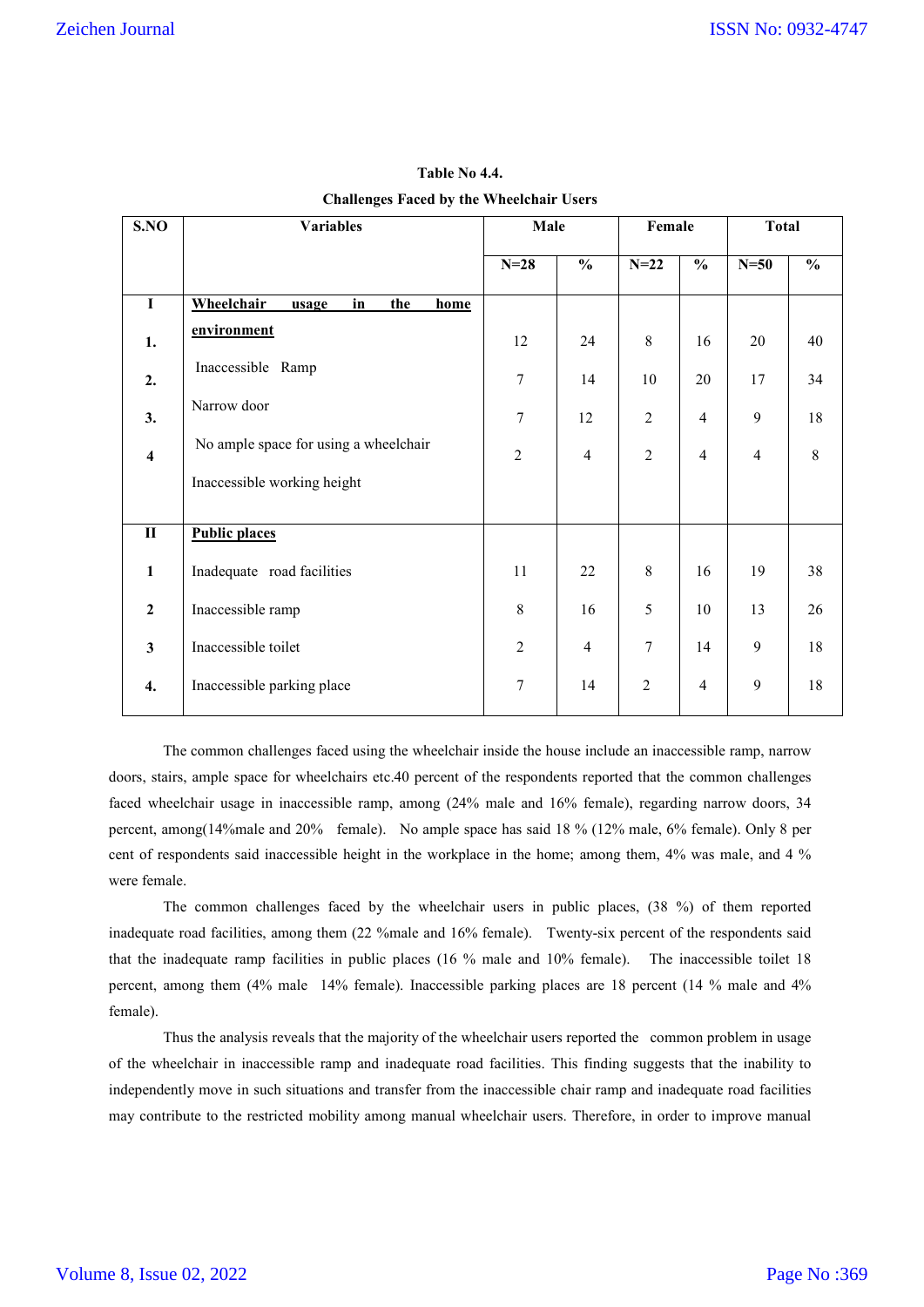wheelchair mobility, the improvement of both home and public places accessibility and mobility performance of manual wheelchairs (mainly in ramps and road) should be targeted.

#### **4.5 The suggestion given by the wheelchair users**

- 1. A pressure relief cushion should be attached in to the wheelchair to reducing the pressures at the high-risk areas for pressure sore development
- 2. One out of two wheelchair users reported that they were not satisfied with the scheme and product. Nevertheless, the usage of wheel chair was very limited. In this connection, the Government can evaluate the system and design to provide a user-friendly and light weighted wheelchair is a basic necessity of the respondents.
- 3. Further requirements needed by the wheelchair users reported that financial assistance from the Government for maintenance allowance of a wheelchair.

#### **RECOMMENDATION**

.

- 1. Before being provided to services, wheelchairs should be tested by users in the context and environment in which they will be utilised.
- 2.

#### **CONCLUSION**

This study assessed the user's perspectives on manual wheelchairs supplied by the Government. One out of two of the wheelchair users reported that the heavyweight of the wheelchair among most of them was female. Chair weight has been reported to be a reason for non-use among older adults. The common challenges faced by wheelchair users in the home environment such as an inaccessible ramp, no ample space for using a wheelchair and inadequate working height. Whereas in public places, they have faced challenges like inadequate road facilities, inaccessible ramps, toilets and parking places. The results of this study indicate that, in daily routine, wheelchair users' experience a number of challenges that, ultimately, impact their ability to move independently. Women wheelchair users seemed to face more significant barriers to access as compared to men. For the majority of the users, their wheelchairs are not ideally suitable to them. Such problems evidence the existing gap between the wheelchairs current design and the optimal equipment concept. Improving the usability of manual wheelchairs requires designers, manufacturers and modification of existing infrastructure, such as improving the quality of pavements, adding kerb cuts and installing ramps, elevators, wider doors and various methods of signaling and guiding, can enable wheelchair users to utilize their wheelchair effectively. In order to improve mobility and usability and, as a result, benefit users' functionality, independence and satisfaction with the equipment, a userfriendly and light weighted wheelchair is a basic necessity of the wheelchair user's .The established governmentaided wheelchair is inappropriate in terms of usage of the home environment and public places. Therefore, there is a need to improve the design and modification of existing infrastructure users friendly and location-friendly appropriate wheelchair is needed to improve the accessibility of using a wheelchair.